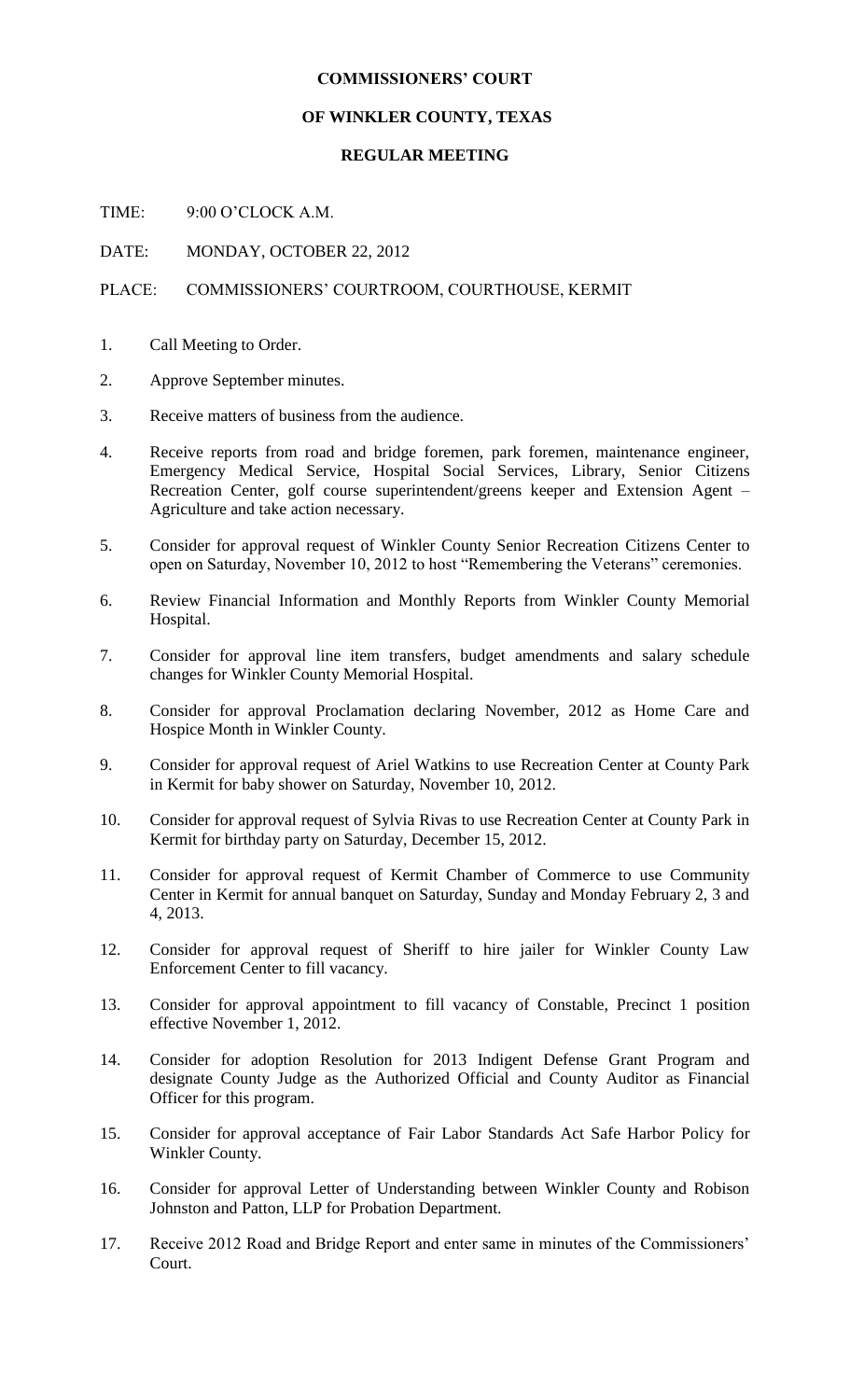- 18. Consider for approval the following appointments to the Winkler County Local Data Advisory Board to fill vacancies:
	- a) Winkler County Sheriff's Office Sheriff George Keely (may be officeholder or designee);
	- b) Winkler County District Attorney Dorothy Holguin;
	- c) Winkler County Attorney Steve Taliaferro;
	- d) Kermit Police Department Jamie Dutton (may be officeholder or designee).
- 19. Consider for approval participation in the cost reconciliation and settlement process for public ambulance providers and authorizing County Judge to sign transmittal letter and affirm statements contained therein.
- 20. Consider for approval Interlocal Cooperation Contract between Texas Department of Public Safety and Winkler County to implement the provisions of the Texas Transportation Code, Chapter 706 effective the date of signature by the Texas Department of Public Safety and to automatically renew on a yearly basis.
- 21. Consider for approval request of Commissioner, Precinct 2 to repair county-wide Blackhawk trailer by Tex Trail Service in the amount of \$3,085.50 from budgeted funds.
- 22. Consider for approval purchase of HP laser system printer, cable and 2-year maintenance in the amount of \$4,023.89 from budgeted funds.
- 23. Consider for approval payment in the amount of \$20,800.00 to The University of Texas System for caliche for County Road 207 (\$3,000.00) and County Road 205 (\$17,800.00) from lateral road funds.
- 24. Consider for approval payment in the amount of \$2,676.67 to Don Wise Transportation Services, Inc. for premix for Precinct 1 from lateral road funds.
- 25. Consider for approval payment in the amount of \$50.00 to State Farm Fire and Casualty Company for surety bond for Sheryl L. Wright, Legal Assistant, County Attorney's Office for period of December 31, 2012 to December 31, 2016 from budgeted funds.
- 26. Consider for approval payment in the amount of \$50.00 to West Texas County Judges and Commissioners Association for 2013 dues from budgeted funds.
- 27. Consider for approval payment in the amount of \$2,000.00 to Permian Basin Regional Planning Commission for membership dues for fiscal year 2012-2013 from budgeted funds.
- 28. Consider for approval payment in the amount of \$28,000.00 to Kermit Motor Company, Inc. for 2013 Ford Explorer with police package for Juvenile Probation Officer from contingency funds.
- 29. Consider for approval payment in the amount of \$7,500.00 to Tyler Technologies, Inc. for Tax Roll Preparation (Data Processing) for County Tax Assessor – Collector from budgeted funds.
- 30. Discuss Christmas float and courthouse decorations and take action necessary.
- 31. Receive Monthly Report of County Treasurer.
- 32. Approve HVAC project claims.